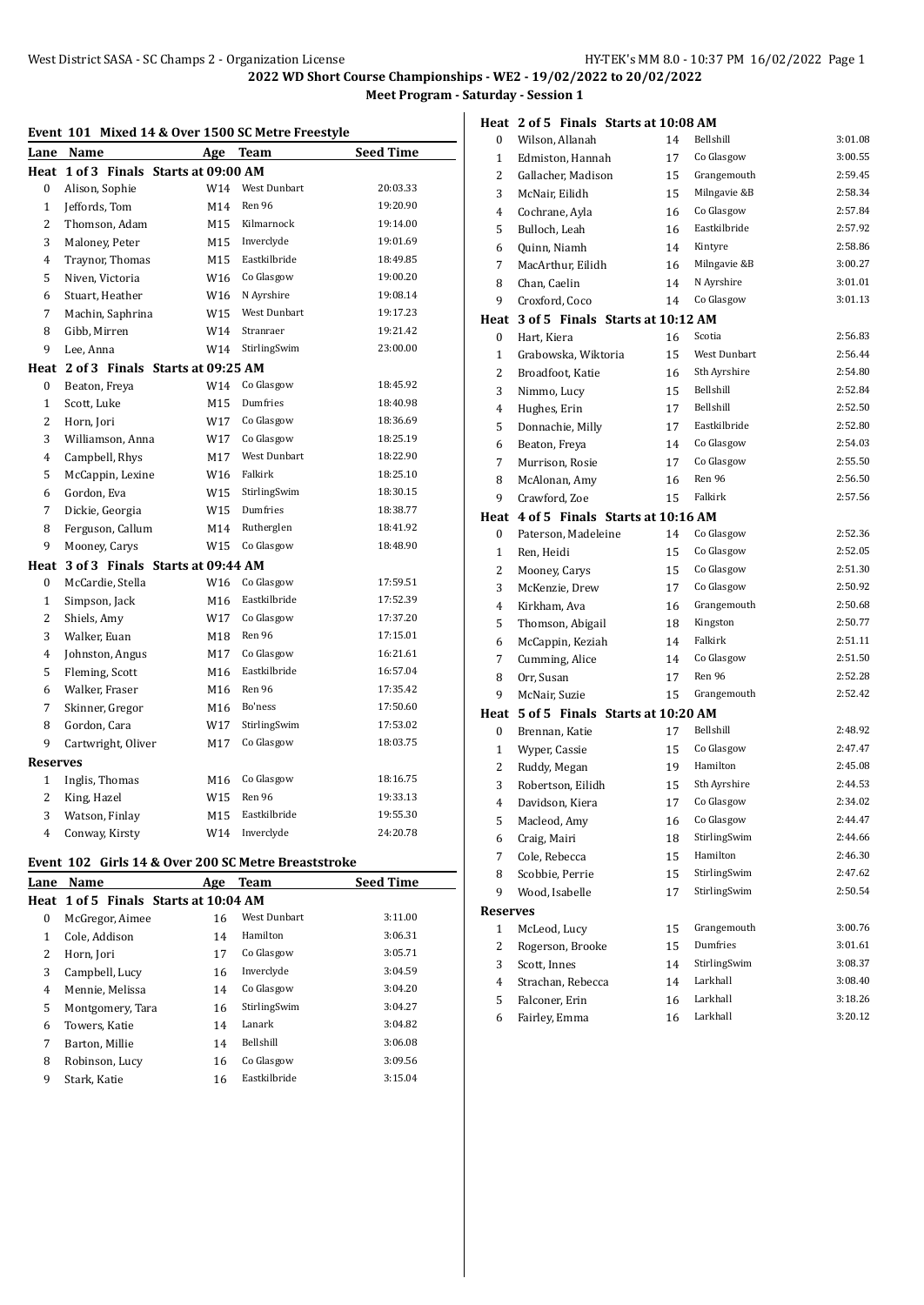|                | Event 103 Boys 14 & Over 200 SC Metre Breaststroke |     |              |                  |
|----------------|----------------------------------------------------|-----|--------------|------------------|
| Lane           | Name                                               | Age | <b>Team</b>  | <b>Seed Time</b> |
| Heat           | 1 of 5 Finals Starts at 10:24 AM                   |     |              |                  |
| 0              | Barghati, Dean                                     | 14  | Hamilton     | 3:23.27          |
| $\mathbf{1}$   | Craw, Lucas                                        | 14  | Rutherglen   | 3:17.76          |
| $\overline{2}$ | Kuhl, Adam                                         | 14  | Co Glasgow   | 3:13.00          |
| 3              | McDonald, Pavel                                    | 16  | Eastkilbride | 3:05.60          |
| 4              | Shaw, Craig                                        | 14  | Lanark       | 2:59.06          |
| 5              | Moogan-Sharratt, Oscar                             | 16  | Co Glasgow   | 3:00.70          |
| 6              | Carty, Joe                                         | 14  | Co Glasgow   | 3:09.00          |
| 7              | Brackenridge, Andrew                               | 14  | Cumbernauld  | 3:16.00          |
| 8              | Giudici, Finlay                                    | 14  | Renfrew Bath | 3:20.53          |
| 9              | Green, Euan                                        | 14  | Eastkilbride | 3:25.12          |
| Heat           | 2 of 5 Finals Starts at 10:29 AM                   |     |              |                  |
| 0              | Nixon, Aidan                                       | 15  | Bellshill    | 2:54.62          |
| 1              | Ferguson, Jake                                     | 14  | Grangemouth  | 2:53.08          |
| 2              | Jack, Bradley                                      | 16  | Falkirk      | 2:51.63          |
| 3              | Currie, Adam                                       | 16  | N Avrshire   | 2:50.00          |
| 4              | Keough, Harry                                      | 15  | Ren 96       | 2:48.14          |
| 5              | Walker, Fraser                                     | 16  | Ren 96       | 2:49.72          |
| 6              | Garrity, Luke                                      | 15  | Inverclyde   | 2:50.34          |
| 7              | Blake, Marcus                                      | 15  | Co Glasgow   | 2:52.48          |
| 8              |                                                    | 16  | Lanark       | 2:53.82          |
|                | Henderson, Ian                                     |     | Bellshill    | 2:54.80          |
| 9              | Cumming, Alex                                      | 15  |              |                  |
| Heat           | 3 of 5 Finals Starts at 10:33 AM                   |     |              |                  |
| $\mathbf{0}$   | Wardlaw, Ewan                                      | 16  | Hamilton     | 2:47.68          |
| $\mathbf{1}$   | Hill, Adam                                         | 15  | StirlingSwim | 2:47.04          |
| 2              | McCavish, Aidan                                    | 14  | Bo'ness      | 2:45.87          |
| 3              | Creaney, Cameron                                   | 18  | Cumbernauld  | 2:42.45          |
| 4              | Mackenzie, Andrew                                  | 18  | StirlingSwim | 2:39.87          |
| 5              | Walker, Euan                                       | 18  | Ren 96       | 2:40.11          |
| 6              | Gibson, Lewis                                      | 14  | N Ayrshire   | 2:43.31          |
| 7              | Tsang, Finlay                                      | 15  | Co Glasgow   | 2:46.09          |
| 8              | Webster, Ruari                                     | 15  | Dumfries     | 2:47.41          |
| 9              | Beetham, Samuel                                    | 15  | Bo'ness      | 2:48.10          |
|                | Heat 4 of 5 Finals Starts at 10:36 AM              |     |              |                  |
| $\bf{0}$       | Vandermeulen, Logan                                | 15  | StirlingSwim | 2:38.93          |
| 1              | Shaw, Cameron                                      | 17  | Grangemouth  | 2:37.92          |
| 2              | Wong, Kyle                                         | 16  | Co Glasgow   | 2:36.67          |
| 3              | MacIntosh, Fraser                                  | 16  | Eastkilbride | 2:36.03          |
| 4              | Sinclair, Austin                                   | 17  | Dumfries     | 2:34.95          |
| 5              | Ross, Gregor                                       | 14  | Co Glasgow   | 2:35.76          |
| 6              | Kringelis, Rojus                                   | 15  | Bellshill    | 2:36.12          |
| 7              | Pelosi, Guy                                        | 16  | Co Glasgow   | 2:37.03          |
| 8              | Connolly, Kai                                      | 15  | Co Glasgow   | 2:38.07          |
| 9              | Percy, Jake                                        | 18  | Hamilton     | 2:39.12          |
| Heat           | 5 of 5 Finals Starts at 10:40 AM                   |     |              |                  |
| 0              | Stewart, Connor                                    | 17  | StirlingSwim | 2:33.73          |
| $\mathbf{1}$   | Burgess, Robert                                    | 17  | Co Glasgow   | 2:32.66          |
| 2              | Scott, Adam                                        | 16  | Co Glasgow   | 2:32.09          |
| 3              | Blair, David                                       | 19  | Co Glasgow   | 2:30.36          |
| 4              | McCarthy, Dominic                                  | 20  | UniOfStirl   | 2:20.86          |
| 5              | Arthur, Andrew                                     | 20  | UniOfStirl   | 2:21.68          |
| 6              | Pelosi, Max                                        | 16  | Co Glasgow   | 2:31.38          |
| 7              | Dickson, Archie                                    | 18  | Co Glasgow   | 2:32.12          |
| 8              | Holmes, Jake                                       | 16  | Co Glasgow   | 2:32.81          |
| 9              | Miles, Robson                                      | 17  | Co Glasgow   | 2:34.86          |
|                |                                                    |     |              |                  |

**Reserves**

|    | eserves                |    |                  |         |  |  |
|----|------------------------|----|------------------|---------|--|--|
| -1 | Mackenzie, Luke        | 17 | West Dunbart     | 2:43.17 |  |  |
| 2  | Campbell, Nathan       | 17 | StirlingSwim     | 2:44.77 |  |  |
| 3  | Docherty-Simpson, Jack | 15 | Scotia           | 2:56.50 |  |  |
| 4  | McShane, Dylan         | 15 | Cumbernauld      | 2:59.35 |  |  |
| 5  | Geddes, Caleb          | 14 | <b>Bellshill</b> | 3:25.65 |  |  |
| 6  | Reid, Stewart          | 16 | N Ayrshire       | 3:26.84 |  |  |

### **Event 104 Girls 14 & Over 100 SC Metre Backstroke**

| <b>Little</b><br>Lane | $\cdots$<br>Name                      |    | and 11 & over 100 50 metre backstrone<br>Age Team | Seed Time |
|-----------------------|---------------------------------------|----|---------------------------------------------------|-----------|
|                       | Heat 1 of 9 Finals Starts at 10:44 AM |    |                                                   |           |
| $\mathbf{0}$          | Kelly, Anna                           | 16 | Hamilton                                          | 1:30.77   |
| $\mathbf{1}$          | Murray, Brooke                        | 16 | Hamilton                                          | 1:28.06   |
| 2                     | McCracken, Eva                        | 16 | Eastkilbride                                      | 1:26.15   |
| 3                     | Reid, Helen                           | 17 | Ren 96                                            | 1:23.54   |
| 4                     | Brown, Lara                           | 16 | Airdrie&monk                                      | 1:22.29   |
| 5                     | Forrest, Cara                         | 16 | Rutherglen                                        | 1:22.38   |
| 6                     | Ferry, Sarah                          | 16 | StirlingSwim                                      | 1:25.96   |
| 7                     | McRoberts, Freya                      | 17 | Dumfries                                          | 1:26.88   |
| 8                     | Gardner, Samantha                     | 17 | Ren 96                                            | 1:28.09   |
| 9                     | Devine, Eve                           | 16 | Kingston                                          | 1:39.27   |
|                       | Heat 2 of 9 Finals Starts at 10:47 AM |    |                                                   |           |
| 0                     | Taylor, Emily                         | 16 | Sth Ayrshire                                      | 1:21.37   |
| $\mathbf{1}$          | Taylor, Kathryn                       | 16 | Sth Ayrshire                                      | 1:21.16   |
| $\overline{2}$        | Brady, Carly                          | 16 | Co Glasgow                                        | 1:20.31   |
| 3                     | Broadfoot, Katie                      | 16 | Sth Ayrshire                                      | 1:18.58   |
| 4                     | McGavin, Rachel                       | 14 | Hamilton                                          | 1:17.90   |
| 5                     | McDonald, Millie                      | 14 | Cumbernauld                                       | 1:17.97   |
| 6                     | Simpson, Katherine                    | 16 | Sth Ayrshire                                      | 1:18.94   |
| $\overline{7}$        | McGregor, Aimee                       | 16 | West Dunbart                                      | 1:20.49   |
| 8                     | Crossan, Lauren                       | 17 | Hamilton                                          | 1:21.19   |
| 9                     | Woods, Katey                          | 16 | Sth Ayrshire                                      | 1:22.23   |
|                       | Heat 3 of 9 Finals Starts at 10:49 AM |    |                                                   |           |
| 0                     | Wilson, Ailsa                         | 17 | Hamilton                                          | 1:17.74   |
| $\mathbf{1}$          | Rafferty, Lia                         | 14 | West Dunbart                                      | 1:17.05   |
| 2                     | Millar, Emma                          | 14 | Kintyre                                           | 1:16.76   |
| 3                     | Robertson, Aimee                      | 17 | Sth Ayrshire                                      | 1:16.71   |
| 4                     | Millar, Holly                         | 16 | Renfrew Bath                                      | 1:16.40   |
| 5                     | Easton, Emily                         | 14 | Larkhall                                          | 1:16.59   |
| 6                     | Coulter, Erin                         | 14 | Hamilton                                          | 1:16.72   |
| 7                     | Cole, Addison                         | 14 | Hamilton                                          | 1:16.90   |
| 8                     | Douglas, Alex                         | 14 | Motherwell W                                      | 1:17.14   |
| 9                     | Alison, Sophie                        | 14 | West Dunbart                                      | 1:17.80   |
|                       | Heat 4 of 9 Finals Starts at 10:51 AM |    |                                                   |           |
| 0                     | Dunn, Julie                           | 16 | Sth Ayrshire                                      | 1:16.05   |
| $\mathbf{1}$          | MacDonald, Rowan                      | 16 | Kilmarnock                                        | 1:15.46   |
| 2                     | Fyall, Isla                           | 16 | Dumfries                                          | 1:15.24   |
| 3                     | Hamilton, Caitlyn                     | 18 | Lanark                                            | 1:15.10   |
| 4                     | Paterson, Madeleine                   | 14 | Co Glasgow                                        | 1:14.20   |
| 5                     | Noonan, Grace                         | 15 | Milngavie &B                                      | 1:14.91   |
| 6                     | Sinnett, Ceri                         | 17 | Bellshill                                         | 1:15.19   |
| 7                     | Murdoch, Jessica                      | 17 | Sth Ayrshire                                      | 1:15.40   |
| 8                     | Niven, Victoria                       | 16 | Co Glasgow                                        | 1:15.64   |
| 9                     | Murrison, Rosie                       | 17 | Co Glasgow                                        | 1:16.17   |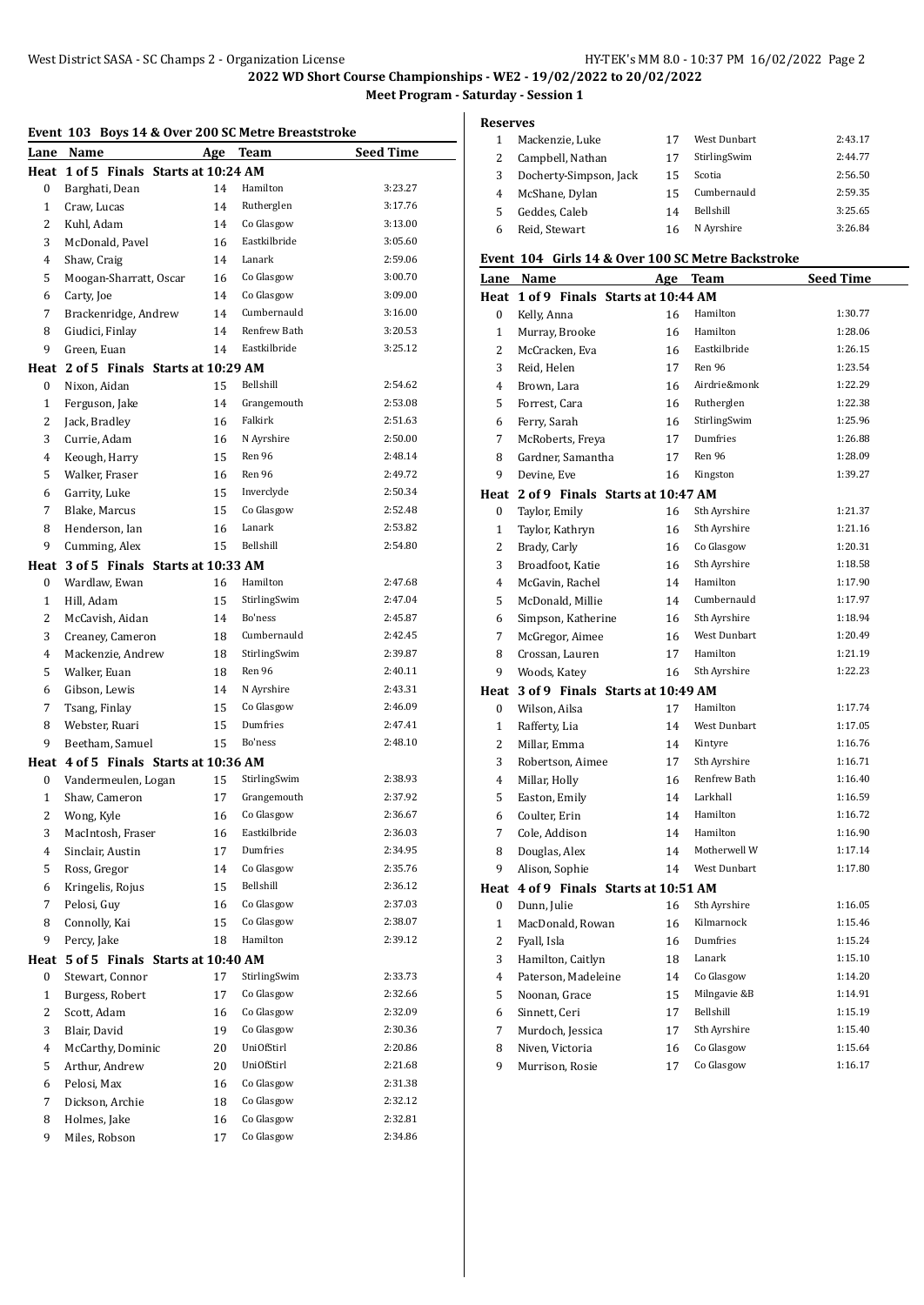|                 | Heat 5 Finals (#104 Girls 14 & Over 100 SC Metre Backstroke) |    |              |         |
|-----------------|--------------------------------------------------------------|----|--------------|---------|
| 0               | Hill, Abigail                                                | 15 | Milngavie &B | 1:14.12 |
| 1               | Glen, Thea                                                   | 15 | Co Glasgow   | 1:14.05 |
| $\overline{2}$  | Cochrane, Ayla                                               | 16 | Co Glasgow   | 1:13.87 |
| 3               | Gibson, Sophie                                               | 15 | Sth Ayrshire | 1:13.66 |
| 4               | McLeod, Lucy                                                 | 15 | Grangemouth  | 1:13.21 |
| 5               | Hardie, Sophie                                               | 15 | Stranraer    | 1:13.66 |
| 6               | Wyper, Cassie                                                | 15 | Co Glasgow   | 1:13.77 |
| 7               | Maxwell, Casey                                               | 18 | Dumfries     | 1:13.97 |
| 8               | Anderson, Hannah                                             | 15 | Hamilton     | 1:14.06 |
| 9               | Cumming, Alice                                               | 14 | Co Glasgow   | 1:14.20 |
|                 | Heat 6 of 9 Finals Starts at 10:56 AM                        |    |              |         |
| 0               | Connell, Louise                                              | 15 | Co Glasgow   | 1:13.20 |
| 1               | Frame, Caitlin                                               | 15 | Grangemouth  | 1:12.92 |
| $\overline{2}$  | Colvin, Millie                                               | 14 | Stranraer    | 1:12.54 |
| 3               | McConnell, Mirren                                            | 14 | Inverclyde   | 1:12.48 |
| 4               | Dobson. Isla                                                 | 14 | Kingston     | 1:12.06 |
| 5               | Liston, Rosie                                                | 15 | Co Glasgow   | 1:12.34 |
| 6               | Hart, Kiera                                                  | 16 | Scotia       | 1:12.50 |
| 7               | Craynor, April                                               | 16 | Inverclyde   | 1:12.54 |
| 8               | Silcock, Emma                                                | 14 | Falkirk      | 1:13.07 |
| 9               | Henderson, Iona                                              | 15 | Rutherglen   | 1:13.20 |
| Heat            | 7 of 9 Finals Starts at 10:58 AM                             |    |              |         |
| 0               | Muirhead, Remi                                               | 17 | Scotia       | 1:11.74 |
| $\mathbf{1}$    | Stewart, Sarah                                               | 16 | Milngavie &B | 1:11.37 |
| $\overline{2}$  | Scobbie, Perrie                                              | 15 | StirlingSwim | 1:10.92 |
| 3               | Macleod, Amy                                                 | 16 | Co Glasgow   | 1:10.76 |
| 4               | Augier, Rebecca                                              | 18 | Eastkilbride | 1:10.37 |
| 5               | Blackley, Talia                                              | 15 | Co Glasgow   | 1:10.46 |
| 6               | Creaney, Emma                                                | 16 | Cumbernauld  | 1:10.91 |
| 7               | McArthur, Millie                                             | 16 | Lanark       | 1:10.92 |
| 8               | Grabowska, Wiktoria                                          | 15 | West Dunbart | 1:11.43 |
| 9               | Beaton, Freya                                                | 14 | Co Glasgow   | 1:11.93 |
|                 | Heat 8 of 9 Finals Starts at 11:01 AM                        |    |              |         |
| 0               | Taylor, Lauren                                               | 17 | Scotia       | 1:10.20 |
| 1               | Smith, Zuzia                                                 | 15 | Grangemouth  | 1:10.19 |
| $\overline{2}$  | Doubleday, Elizabeth                                         | 17 | Co Glasgow   | 1:09.31 |
| 3               | Croxford, Coco                                               | 14 | Co Glasgow   | 1:09.00 |
| 4               | Mennie, Melissa                                              | 14 | Co Glasgow   | 1:08.46 |
| 5               | Cameron, Lindsay                                             | 18 | Dumfries     | 1:08.93 |
| 6               | Horn, Jori                                                   | 17 | Co Glasgow   | 1:09.05 |
| 7               | Machin, Saphrina                                             | 15 | West Dunbart | 1:09.32 |
| 8               | Gilmore, Kirsty                                              | 16 | Hamilton     | 1:10.19 |
| 9               | Ruddy, Megan                                                 | 19 | Hamilton     | 1:10.32 |
| Heat            | 9 of 9 Finals Starts at 11:03 AM                             |    |              |         |
| 0               | Hammond, Erin                                                | 17 | Sth Ayrshire | 1:07.90 |
| 1               | McGavin, Emma                                                | 15 | Hamilton     | 1:07.68 |
| $\overline{c}$  | Stevenson, Ella                                              | 17 | Bellshill    | 1:04.87 |
| 3               | Ren, Heidi                                                   | 15 | Co Glasgow   | 1:03.50 |
| 4               | McKenzie, Drew                                               | 17 | Co Glasgow   | 1:02.07 |
| 5               | Grieve, Lucy                                                 | 18 | Sth Ayrshire | 1:03.16 |
| 6               | Stericker, Keira                                             | 18 | Sth Ayrshire | 1:04.53 |
| 7               | McNair, Suzie                                                | 15 | Grangemouth  | 1:06.37 |
| 8               | Cole, Jenna                                                  | 17 | Bellshill    | 1:07.70 |
| 9               | Stevenson, Amber                                             | 17 | Sth Ayrshire | 1:08.20 |
| <b>Reserves</b> |                                                              |    |              |         |
| $\mathbf{1}$    | Hannay, Ayla                                                 | 15 | Dumfries     | 1:15.64 |
| $\overline{c}$  | Chan, Caelin                                                 | 14 | N Ayrshire   | 1:18.44 |
| 3               | Dunn, Morgan                                                 | 14 | Motherwell W | 1:19.35 |
|                 |                                                              |    |              |         |

# **Event 105 Boys 14 & Over 100 SC Metre Backstroke**

| Lane           | Name                                  | Age | Team                        | <b>Seed Time</b>   |
|----------------|---------------------------------------|-----|-----------------------------|--------------------|
|                | Heat 1 of 9 Finals Starts at 11:05 AM |     |                             |                    |
| $\bf{0}$       | Poszmik. Andras                       | 16  | Ren 96                      | 1:26.45            |
| $\mathbf{1}$   | Blair, Callum                         | 16  | Co Glasgow                  | 1:25.57            |
| 2              | Hunter, Aaron                         | 14  | Cumbernauld                 | 1:24.02            |
| 3              | Kuhl, Adam                            | 14  | Co Glasgow                  | 1:22.21            |
| 4              | Mowbray, Jude                         | 14  | Co Glasgow                  | 1:21.75            |
| 5              | Dickson, Jason                        | 14  | StirlingSwim                | 1:22.19            |
| 6              | Campbell, Keir                        | 14  | Grangemouth                 | 1:23.58            |
| 7              | Tinch, Alex                           | 14  | StirlingSwim                | 1:24.98            |
| 8              | Burns, Charlie                        | 14  | Renfrew Bath                | 1:25.66            |
| 9              | Moogan-Sharratt, Oscar                | 16  | Co Glasgow                  | 1:36.20            |
|                | Heat 2 of 9 Finals Starts at 11:08 AM |     |                             |                    |
| 0              | Geddes, Caleb                         | 14  | Bellshill                   | 1:19.45            |
| $\mathbf{1}$   | Gardner, Luke                         | 16  | Ren 96                      | 1:18.13            |
| 2              | Carswell, Ross                        | 16  | Lanark                      | 1:16.56            |
| 3              | Frew, Daniel                          | 14  | Sth Ayrshire                | 1:15.50            |
| 4              | Watson, Ewan                          | 14  | Renfrew Bath                | 1:13.80            |
| 5              | Dunn, Arran                           | 16  | Co Glasgow                  | 1:14.55            |
| 6              | Duncan, Rory                          | 14  | Sth Ayrshire                | 1:15.68            |
| 7              | Green, Euan                           | 14  | Eastkilbride                | 1:17.92            |
| 8              | Eyupoglu, Efe                         | 14  | Sth Ayrshire                | 1:18.81            |
| 9              | Giudici, Finlay                       | 14  | Renfrew Bath                | 1:20.53            |
|                | Heat 3 of 9 Finals Starts at 11:10 AM |     |                             |                    |
| 0              | McLean, Campbell                      | 15  | Co Glasgow                  | 1:13.19            |
| $\mathbf{1}$   | Hussen, Lewis                         | 15  | StirlingSwim                | 1:12.86            |
| 2              | Hill, Adam                            | 15  | StirlingSwim                | 1:11.87            |
| 3              | McDonald, Pavel                       | 16  | Eastkilbride                | 1:11.32            |
| 4              | Ferguson, Jake                        | 14  | Grangemouth                 | 1:11.22            |
| 5              | Cumming, Alex                         | 15  | Bellshill                   | 1:11.31            |
| 6              | Cowie, Fraser                         | 14  | N Ayrshire                  | 1:11.72            |
| 7              | Barbary, Seamus                       | 16  | Eastkilbride                | 1:12.85            |
| 8              | Garrity, Luke                         | 15  | Inverclyde                  | 1:13.09            |
| 9              | Ibrahim, Yusuf                        | 15  | Co Glasgow                  | 1:13.51            |
|                | Heat 4 of 9 Finals Starts at 11:13 AM |     |                             |                    |
|                |                                       |     | Sth Ayrshire                | 1:10.99            |
| 0              | Jeffreys, Benji                       | 15  | Bo'ness                     | 1:10.66            |
| $\mathbf{1}$   | Black, Alex                           | 16  |                             | 1:10.48            |
| 2              | McShane, Dylan                        | 15  | Cumbernauld<br>Eastkilbride |                    |
| 3              | Watson, Finlay                        | 15  |                             | 1:10.06            |
| 4              | Gibson, Lewis<br>Jeffords, Tom        | 14  | N Ayrshire<br>Ren 96        | 1:09.94            |
| 5              |                                       | 14  | Falkirk                     | 1:10.04<br>1:10.22 |
| 6              | Stevenson, Ewan                       | 14  |                             |                    |
| 7              | Keough, Harry                         | 15  | Ren 96                      | 1:10.54            |
| 8              | Ross, Gregor                          | 14  | Co Glasgow<br>Motherwell W  | 1:10.94<br>1:11.15 |
| 9              | Smith~, Logan                         | 19  |                             |                    |
| Heat           | 5 of 9 Finals Starts at 11:15 AM      |     |                             |                    |
| 0              | Donaldson, Fraser                     | 15  | Milngavie &B                | 1:09.91            |
| $\mathbf{1}$   | Hall, Ruairidh                        | 15  | Milngavie &B                | 1:09.41            |
| 2              | MacArthur, Calum                      | 14  | Milngavie &B                | 1:09.03            |
| 3              | Thomson, Adam                         | 15  | Kilmarnock                  | 1:08.69            |
| $\overline{4}$ | McLeod, Euan                          | 17  | Lanark                      | 1:07.89            |
| 5              | Heasley, Matthew                      | 17  | Co Glasgow                  | 1:08.44            |
| 6              | Mitchell, Euan                        | 15  | Eastkilbride                | 1:08.73            |
| 7              | Cairns, Oliver                        | 15  | Cumbernauld                 | 1:09.08            |
| 8              | Miles, Robson                         | 17  | Co Glasgow                  | 1:09.59            |
| 9              | Gray, Lewis                           | 16  | Inverclyde                  | 1:09.93            |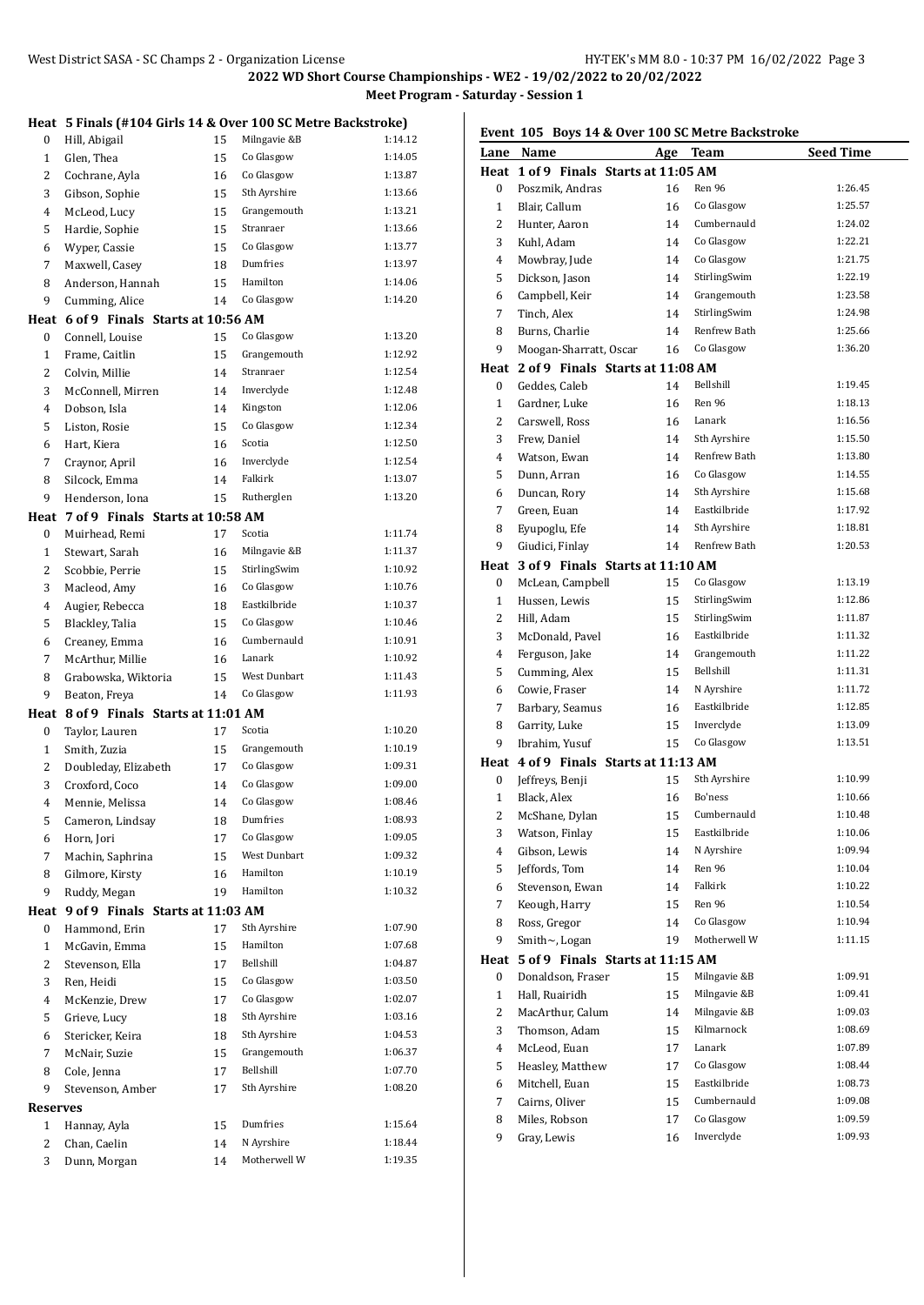#### **Heat 6 Finals (#105 Boys 14 & Over 100 SC Metre Backstroke)**

| ncac          | $01$ mais ( $\pi$ 103 D0ys 17 $\alpha$ ) |    | over 100 56 metre backstroke) |         |
|---------------|------------------------------------------|----|-------------------------------|---------|
| 0             | Skinner, Gregor                          | 16 | Bo'ness                       | 1:07.45 |
| $\mathbf{1}$  | Scott, Luke                              | 15 | Dumfries                      | 1:07.21 |
| 2             | Young, Lewis                             | 17 | Dumfries                      | 1:06.62 |
| 3             | Moir, Lewis                              | 16 | Eastkilbride                  | 1:06.50 |
| 4             | Landman, David                           | 15 | Co Glasgow                    | 1:05.90 |
| 5             | Morrison, Cole                           | 16 | StirlingSwim                  | 1:06.41 |
| 6             | Hood, Brodie                             | 18 | Ren 96                        | 1:06.57 |
| 7             | Traynor, Thomas                          | 15 | Eastkilbride                  | 1:06.62 |
| 8             | Gilchrist, Jamie                         | 16 | Eastkilbride                  | 1:07.24 |
| 9             | Cartwright, Oliver                       | 17 | Co Glasgow                    | 1:07.50 |
| Heat          | 7 of 9 Finals Starts at 11:19 AM         |    |                               |         |
| 0             | McHardy, Ryan                            | 17 | Dumfries                      | 1:05.55 |
| 1             | Scott, Alex                              | 16 | Dumfries                      | 1:05.27 |
| 2             | Garrett, Lex                             | 17 | Sth Ayrshire                  | 1:04.95 |
| 3             | Macfarlane, Struan                       | 18 | StirlingSwim                  | 1:04.59 |
| 4             | McKean, Blair                            | 17 | Bellshill                     | 1:04.26 |
| 5             | Moore, Sam                               | 18 | Sth Ayrshire                  | 1:04.39 |
| 6             | McFarlane, Robbie                        | 19 | Motherwell W                  | 1:04.60 |
| 7             | Carlyle, Robbie                          | 16 | Bellshill                     | 1:05.02 |
| 8             | Vandermeulen, Logan                      | 15 | StirlingSwim                  | 1:05.30 |
| 9             | Connolly, Kai                            | 15 | Co Glasgow                    | 1:05.61 |
| Heat          | 8 of 9 Finals Starts at 11:22 AM         |    |                               |         |
| 0             | Fleming, Scott                           | 16 | Eastkilbride                  | 1:03.92 |
| $\mathbf{1}$  | Nelson, Finlay                           | 15 | Stranraer                     | 1:02.91 |
| 2             | Tykesson, Oliver                         | 22 | <b>UniOfStirl</b>             | 1:02.85 |
| 3             | Smith, Keane                             | 17 | Airdrie&monk                  | 1:02.78 |
| 4             | Cashmore, Dylan                          | 17 | Sth Ayrshire                  | 1:02.41 |
| 5             | Doran, Cameron                           | 17 | Bellshill                     | 1:02.63 |
| 6             | Wong, Kyle                               | 16 | Co Glasgow                    | 1:02.79 |
| 7             | Kelly, Reuben                            | 17 | Dumfries                      | 1:02.87 |
| 8             | Docherty-Simpson, Jack                   | 15 | Scotia                        | 1:03.88 |
| 9             | McCormick, Daniel                        | 18 | West Dunbart                  | 1:04.16 |
| Heat          | 9 of 9 Finals Starts at 11:24 AM         |    |                               |         |
| 0             | Simpson, Jack                            | 16 | Eastkilbride                  | 1:02.16 |
| $\mathbf{1}$  | Dickson, Murray                          | 16 | StirlingSwim                  | 1:00.65 |
| 2             | Vandermeulen, Grier                      | 17 | StirlingSwim                  | 1:00.26 |
| 3             | Johnston, Angus                          | 17 | Co Glasgow                    | 59.63   |
| 4             | Ford, Mark                               | 19 | Co Glasgow                    | 52.99   |
| 5             | Burgess, Robert                          | 17 | Co Glasgow                    | 57.58   |
| 6             | Campbell, Nathan                         | 17 | StirlingSwim                  | 59.71   |
| 7             | Dunn, Calum                              | 18 | Sth Ayrshire                  | 1:00.56 |
| 8             | Scott, Adam                              | 15 | Ren 96                        | 1:01.30 |
| 9             | Stewart, Ethan                           | 16 | Hamilton                      | 1:02.32 |
|               |                                          |    |                               |         |
| Reserves<br>1 | McFarlane, Scott                         | 19 | Motherwell W                  | 1:10.59 |
| 2             | Samson, Keir                             | 15 | Scotia                        | 1:13.73 |
| 3             | Di Mascio, Louis                         | 15 | StirlingSwim                  | 1:14.14 |
| 4             | Craw, Lucas                              | 14 | Rutherglen                    | 1:26.72 |
| 5             | McClumpha, Samuel                        | 14 | Inverclyde                    | 1:26.72 |
|               |                                          |    |                               |         |

## **Event 106 Girls 14 & Over 50 SC Metre Butterfly**

|                  | Lane Name                              | Age | Team         | <b>Seed Time</b> |
|------------------|----------------------------------------|-----|--------------|------------------|
|                  | Heat 1 of 10 Finals Starts at 11:26 AM |     |              |                  |
| 0                | Bulloch, Leah                          | 16  | Eastkilbride | 37.22            |
| $\mathbf{1}$     | MacDonald, Rowan                       | 16  | Kilmarnock   | 36.30            |
| 2                | MacArthur, Eilidh                      | 16  | Milngavie &B | 35.71            |
| 3                | Coulter, Erin                          | 14  | Hamilton     | 35.29            |
| 4                | Campbell, Lucy                         | 16  | Inverclyde   | 35.18            |
| 5                | Heron, Connie                          | 16  | Airdrie&monk | 35.22            |
| 6                | Taylor, Emily                          | 16  | Sth Ayrshire | 35.41            |
| 7                | McBride, Grace                         | 16  | Grangemouth  | 35.96            |
| 8                | Stark, Katie                           | 16  | Eastkilbride | 36.72            |
| 9                | Carre, Rachel                          | 16  | Oban         | 37.51            |
|                  | Heat 2 of 10 Finals Starts at 11:28 AM |     |              |                  |
| 0                | Wilson, Allanah                        | 14  | Bellshill    | 35.11            |
| $\mathbf{1}$     | Barton, Millie                         | 14  | Bellshill    | 34.91            |
| 2                | Patmore, Darby                         | 14  | Cumbernauld  | 34.78            |
| 3                | McAlonan, Amy                          | 16  | Ren 96       | 34.76            |
| 4                | Paterson, Madeleine                    | 14  | Co Glasgow   | 34.54            |
| 5                | McConnell, Mirren                      | 14  | Inverclyde   | 34.71            |
| 6                | Brady, Carly                           | 16  | Co Glasgow   | 34.78            |
| 7                | Millar, Emma                           | 14  | Kintyre      | 34.88            |
| 8                | Rousseau, Amy                          | 14  | Renfrew Bath | 35.10            |
| 9                | Quinn, Niamh                           | 14  | Kintyre      | 35.16            |
| Heat             | 3 of 10 Finals Starts at 11:29 AM      |     |              |                  |
| 0                | Craynor, April                         | 16  | Inverclyde   | 34.44            |
| $\mathbf{1}$     | Silcock, Emma                          | 14  | Falkirk      | 34.22            |
| 2                | Goodhall, Gracie                       | 15  | West Dunbart | 34.20            |
| 3                | McCartney, Isla                        | 16  | Kirkintilloc | 34.05            |
| 4                | McAuley, Evan                          | 14  | Airdrie&monk | 34.03            |
| 5                | Gallacher, Ava                         | 14  | Falkirk      | 34.04            |
| 6                | Dobson, Isla                           | 14  | Kingston     | 34.17            |
| 7                | McCappin, Keziah                       | 14  | Falkirk      | 34.21            |
| 8                | McGinlay, Sophia                       | 14  | Cumbernauld  | 34.27            |
| 9                | McDermott, Rose                        | 14  | Kirkintilloc | 34.51            |
|                  | Heat 4 of 10 Finals Starts at 11:31 AM |     |              |                  |
| 0                | Gibb, Mirren                           | 14  | Stranraer    | 33.78            |
| $\mathbf{1}$     | McGavin, Emma                          | 15  | Hamilton     | 33.60            |
| 2                | Steele, Sophie                         | 15  | Sth Ayrshire | 33.60            |
| 3                | Colvin, Millie                         | 14  | Stranraer    | 33.37            |
| 4                | Hart, Kiera                            | 16  | Scotia       | 33.29            |
| 5                | Connell, Louise                        | 15  | Co Glasgow   | 33.33            |
| 6                | Blackley, Talia                        | 15  | Co Glasgow   | 33.48            |
| 7                | Greenshields, Tiana                    | 15  | Hamilton     | 33.60            |
| 8                | Barrowman, Emma                        | 15  | Stranraer    | 33.67            |
| 9                | Simpson, Katherine                     | 16  | Sth Ayrshire | 33.98            |
| Heat             | 5 of 10 Finals Starts at 11:33 AM      |     |              |                  |
| $\boldsymbol{0}$ | McArthur, Millie                       | 16  | Lanark       | 33.20            |
| $\mathbf{1}$     | McNair, Eilidh                         | 15  | Milngavie &B | 32.90            |
| 2                | Barnstaple, Abbie                      | 15  | Lanark       | 32.88            |
| 3                | Hamilton, Caitlyn                      | 18  | Lanark       | 32.60            |
| 4                | Hughes, Erin                           | 17  | Bellshill    | 32.42            |
| 5                | Doubleday, Elizabeth                   | 17  | Co Glasgow   | 32.58            |
| 6                | Brennan, Katie                         | 17  | Bellshill    | 32.71            |
| 7                | Macleod, Amy                           | 16  | Co Glasgow   | 32.88            |
| 8                | Muirhead, Remi                         | 17  | Scotia       | 33.10            |
| 9                | Towers, Katie                          | 14  | Lanark       | 33.23            |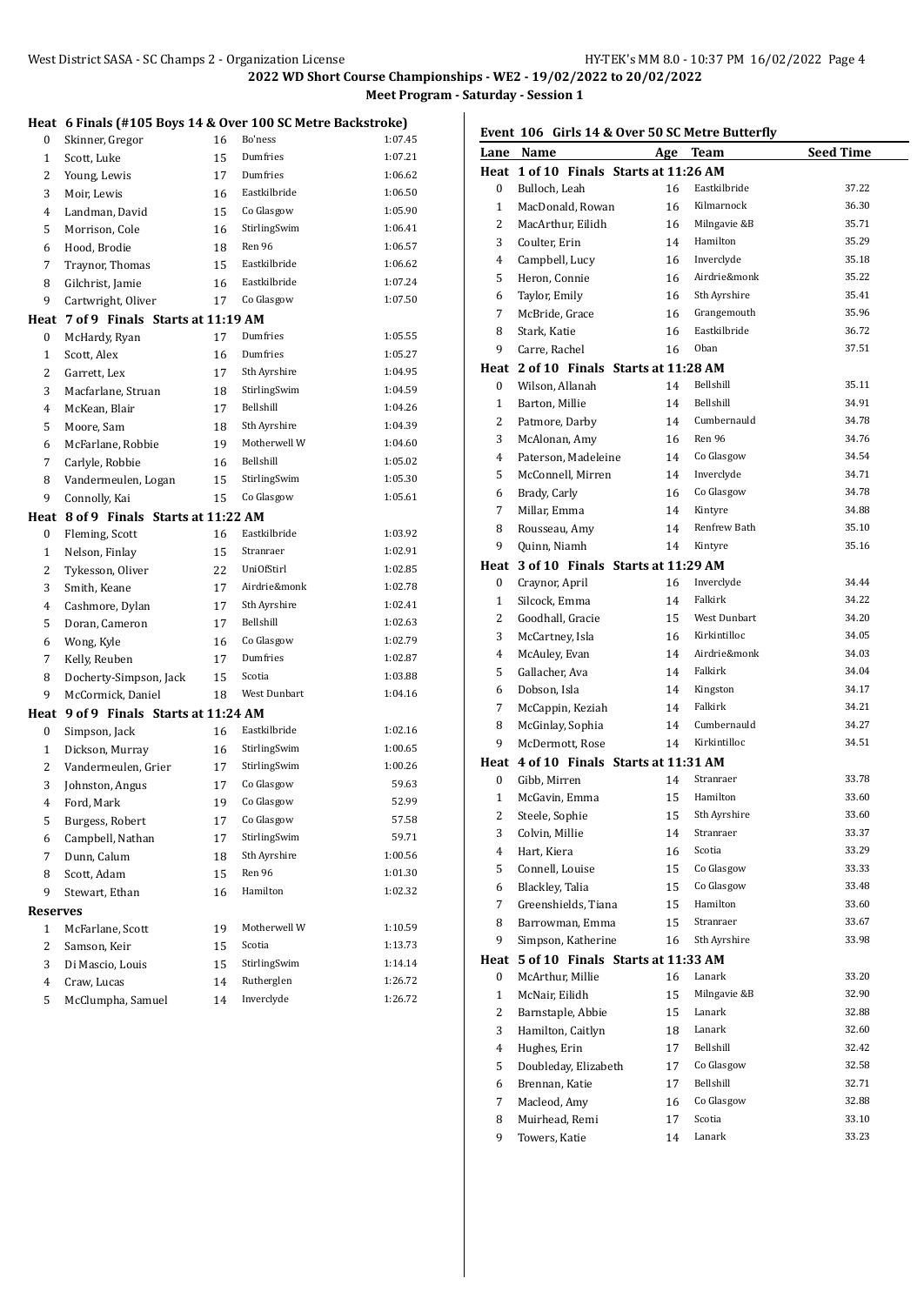## **Heat 6 Finals (#106 Girls 14 & Over 50 SC Metre Butterfly)**

| 0            | Paton, Olivia                          | 18       | Sth Ayrshire              | 32.40          |
|--------------|----------------------------------------|----------|---------------------------|----------------|
| 1            | Hammond, Erin                          | 17       | Sth Ayrshire              | 32.28          |
| 2            | Mcguire, Rachel                        | 16       | N Ayrshire                | 32.27          |
| 3            | Gordon, Eva                            | 15       | StirlingSwim              | 32.23          |
| 4            | Leggate, Emma                          | 16       | Hamilton                  | 32.05          |
| 5            | McNally, Lucy                          | 17       | Sth Ayrshire              | 32.10          |
| 6            | McLeod, Lucy                           | 15       | Grangemouth               | 32.26          |
| 7            | Kennedy, Ellie-Louise                  | 14       | Co Glasgow                | 32.27          |
| 8            | Cole, Rebecca                          | 15       | Hamilton                  | 32.40          |
| 9            | Murdoch, Phoebe                        | 15       | Sth Ayrshire              | 32.40          |
| Heat         | 7 of 10 Finals Starts at 11:36 AM      |          |                           |                |
| 0            | Scobbie, Perrie                        | 15       | StirlingSwim              | 32.00          |
| $\mathbf{1}$ | Machin, Saphrina                       | 15       | West Dunbart              | 31.93          |
| 2            | Cent, Rebekah                          | 16       | Kingston                  | 31.60          |
| 3            | Mennie, Melissa                        | 14       | Co Glasgow                | 31.56          |
| 4            | Dickie, Georgia                        | 15       | Dumfries                  | 31.54          |
| 5            | Kirkham, Ava                           | 16       | Grangemouth               | 31.56          |
| 6            | Donnachie, Milly                       | 17       | Eastkilbride              | 31.60          |
| 7            | Liston, Rosie                          | 15       | Co Glasgow                | 31.93          |
| 8            | Frame, Caitlin                         | 15       | Grangemouth               | 31.99          |
| 9            | Taylor, Lauren                         | 17       | Scotia                    | 32.00          |
| Heat         | 8 of 10 Finals Starts at 11:38 AM      |          |                           |                |
| 0            | Creaney, Emma                          | 16       | Cumbernauld               | 31.44          |
| $\mathbf{1}$ | Stewart, Sarah                         | 16       | Milngavie &B              | 31.40          |
| 2            | Stuart, Heather                        | 16       | N Ayrshire                | 31.31          |
| 3            | Augier, Rebecca                        | 18       | Eastkilbride              | 31.10          |
| 4            | Crawford, Zoe                          | 15       | Falkirk                   | 31.06          |
| 5            | Cumming, Alice                         | 14       | Co Glasgow                | 31.08          |
| 6            | Williamson, Anna                       | 17       | Co Glasgow                | 31.16          |
| 7            | Croxford, Coco                         | 14       | Co Glasgow                | 31.31          |
|              |                                        |          |                           |                |
| 8            | Orr, Susan                             | 17       | Ren 96                    | 31.40          |
| 9            | Cameron, Lindsay                       | 18       | Dumfries                  | 31.49          |
|              | Heat 9 of 10 Finals Starts at 11:39 AM |          |                           |                |
| 0            | Lees, Heather                          | 23       | Co Glasgow                | 31.00          |
| 1            | Gilmore, Kirsty                        | 16       | Hamilton                  | 30.85          |
| 2            | Davidson, Kiera                        | 17       | Co Glasgow                | 30.63          |
| 3            | Stericker, Keira                       | 18       | Sth Ayrshire              | 30.20          |
| 4            | Wood, Isabelle                         | 17       | StirlingSwim              | 30.10          |
| 5            | Craig, Mairi                           | 18       | StirlingSwim              | 30.20          |
| 6            | Stevenson, Ella                        | 17       | Bellshill                 | 30.36          |
| 7            | Gallacher, Madison                     | 15       | Grangemouth               | 30.64          |
| 8            | McCappin, Lexine                       | 16       | Falkirk                   | 30.87          |
| 9            | Campbell, Lizzie                       | 20       | <b>UniOfStirl</b>         | 31.05          |
| Heat         | 10 of 10 Finals Starts at 11:41 AM     |          |                           |                |
| 0            | Lessing, Gabriella                     | 18       | Ren 96                    | 29.95          |
| $\mathbf{1}$ | Mair, Eve                              | 18       | Sth Ayrshire              | 29.30          |
| 2            | McNair, Suzie                          | 15       | Grangemouth               | 29.00          |
| 3            | Robertson, Eilidh                      | 15       | Sth Ayrshire              | 28.60          |
| 4            | Grieve, Lucy                           | 18       | Sth Ayrshire              | 26.59          |
| 5            | McCardie, Stella                       | 16       | Co Glasgow                | 28.60          |
| 6            | Stevenson, Amber                       | 17       | Sth Ayrshire              | 29.00          |
| 7            | McKenzie, Drew                         | 17       | Co Glasgow                | 29.30          |
| 8            | Ren, Heidi                             | 15       | Co Glasgow                | 29.60          |
| 9            | Alguero, Eva                           | 18       | Milngavie &B              | 30.00          |
| Reserves     |                                        |          |                           |                |
| 1            | Reid, Helen                            | 17       | Ren 96                    | 33.12          |
| 2            | Sinnett, Ceri                          | 17       | Bellshill                 | 33.20          |
| 3<br>4       | Murphy, Jenna<br>Rafferty, Lia         | 15<br>14 | Bellshill<br>West Dunbart | 34.40<br>35.48 |

# **Event 107 Boys 14 & Over 50 SC Metre Butterfly**

| Lane             | Name                                   | Age | Team         | <b>Seed Time</b> |
|------------------|----------------------------------------|-----|--------------|------------------|
|                  | Heat 1 of 10 Finals Starts at 11:42 AM |     |              |                  |
| $\boldsymbol{0}$ | Flaherty, Kerr                         | 14  | Milngavie &B | 41.41            |
| 1                | McClumpha, Samuel                      | 14  | Inverclyde   | 41.16            |
| 2                | Reid. Stewart                          | 16  | N Ayrshire   | 39.50            |
| 3                | Burns, Charlie                         | 14  | Renfrew Bath | 37.63            |
| $\overline{4}$   | Henderson, Ian                         | 16  | Lanark       | 37.60            |
| 5                | Coleman, Rowan                         | 14  | West Dunbart | 37.62            |
| 6                | Dunn. Arran                            | 16  | Co Glasgow   | 39.43            |
| 7                | Brown, Ciaran                          | 14  | Co Glasgow   | 40.43            |
| 8                | Campbell, Jack                         | 14  | Hamilton     | 41.29            |
| 9                | Robinson, Joel                         | 14  | Oban         | 41.96            |
|                  | Heat 2 of 10 Finals Starts at 11:44 AM |     |              |                  |
| 0                | Moogan-Sharratt, Oscar                 | 16  | Co Glasgow   | 36.97            |
| 1                | Whyte, Euan                            | 14  | StirlingSwim | 36.64            |
| 2                | Ferguson, Callum                       | 14  | Rutherglen   | 35.79            |
| 3                | Carty, Joe                             | 14  | Co Glasgow   | 35.54            |
| $\overline{4}$   | Gardner, Luke                          | 16  | Ren 96       | 34.56            |
| 5                | Brackenridge, Andrew                   | 14  | Cumbernauld  | 34.87            |
| 6                | Mowbray, Jude                          | 14  | Co Glasgow   | 35.75            |
| 7                | Shaw, Craig                            | 14  | Lanark       | 35.84            |
| 8                | Morgan, James                          | 14  | Bellshill    | 36.67            |
| 9                | Duncan, Rory                           | 14  | Sth Ayrshire | 37.00            |
| Heat             | 3 of 10 Finals Starts at 11:46 AM      |     |              |                  |
| 0                | MacArthur, Calum                       | 14  | Milngavie &B | 34.23            |
| $\mathbf{1}$     | Poszmik, Andras                        | 16  | Ren 96       | 34.12            |
| 2                | McCavish, Aidan                        | 14  | Bo'ness      | 33.21            |
| 3                | Frew, Daniel                           | 14  | Sth Ayrshire | 32.62            |
| 4                | Carswell, Ross                         | 16  | Lanark       | 32.20            |
| 5                | Lees, Matthew                          | 15  | Hamilton     | 32.26            |
| 6                | Tsang, Finlay                          | 15  | Co Glasgow   | 32.66            |
| 7                | Tinch, Alex                            | 14  | StirlingSwim | 33.81            |
| 8                | Kuhl, Adam                             | 14  | Co Glasgow   | 34.15            |
| 9                | Geddes, Caleb                          | 14  | Bellshill    | 34.42            |
|                  | Heat 4 of 10 Finals Starts at 11:48 AM |     |              |                  |
| 0                | Di Mascio, Louis                       | 15  | StirlingSwim | 32.05            |
| $\mathbf{1}$     | Wardlaw, Ewan                          | 16  | Hamilton     | 31.79            |
| 2                | Cairns, Oliver                         | 15  | Cumbernauld  | 31.63            |
| 3                | Singh, Eklavya                         | 15  | Scotia       | 31.31            |
| 4                | Donaldson, Fraser                      | 15  | Milngavie &B | 31.15            |
| 5                | Hussen, Lewis                          | 15  | StirlingSwim | 31.20            |
| 6                | Carlyle, Robbie                        | 16  | Bellshill    | 31.50            |
| 7                | Cumming, Alex                          | 15  | Bellshill    | 31.69            |
| 8                | Morrison, Cole                         | 16  | StirlingSwim | 31.80            |
| 9                | Beetham, Samuel                        | 15  | Bo'ness      | 32.15            |
| Heat             | 5 of 10 Finals Starts at 11:49 AM      |     |              |                  |
| $\boldsymbol{0}$ | Cartwright, Oliver                     | 17  | Co Glasgow   | 31.03            |
| $\mathbf{1}$     | Scott, Alex                            | 16  | Dumfries     | 30.88            |
| 2                | Kringelis, Rojus                       | 15  | Bellshill    | 30.81            |
| 3                | MacIntosh, Fraser                      | 16  | Eastkilbride | 30.80            |
| 4                | Stevenson, Ewan                        | 14  | Falkirk      | 30.72            |
| 5                | Moir, Lewis                            | 16  | Eastkilbride | 30.73            |
| 6                | Mitchell, Euan                         | 15  | Eastkilbride | 30.80            |
| 7                | McLaughlin, Kayden                     | 15  | Scotia       | 30.84            |
| 8                | Pelosi, Guy                            | 16  | Co Glasgow   | 31.00            |
| 9                | Jeffreys, Benji                        | 15  | Sth Ayrshire | 31.10            |